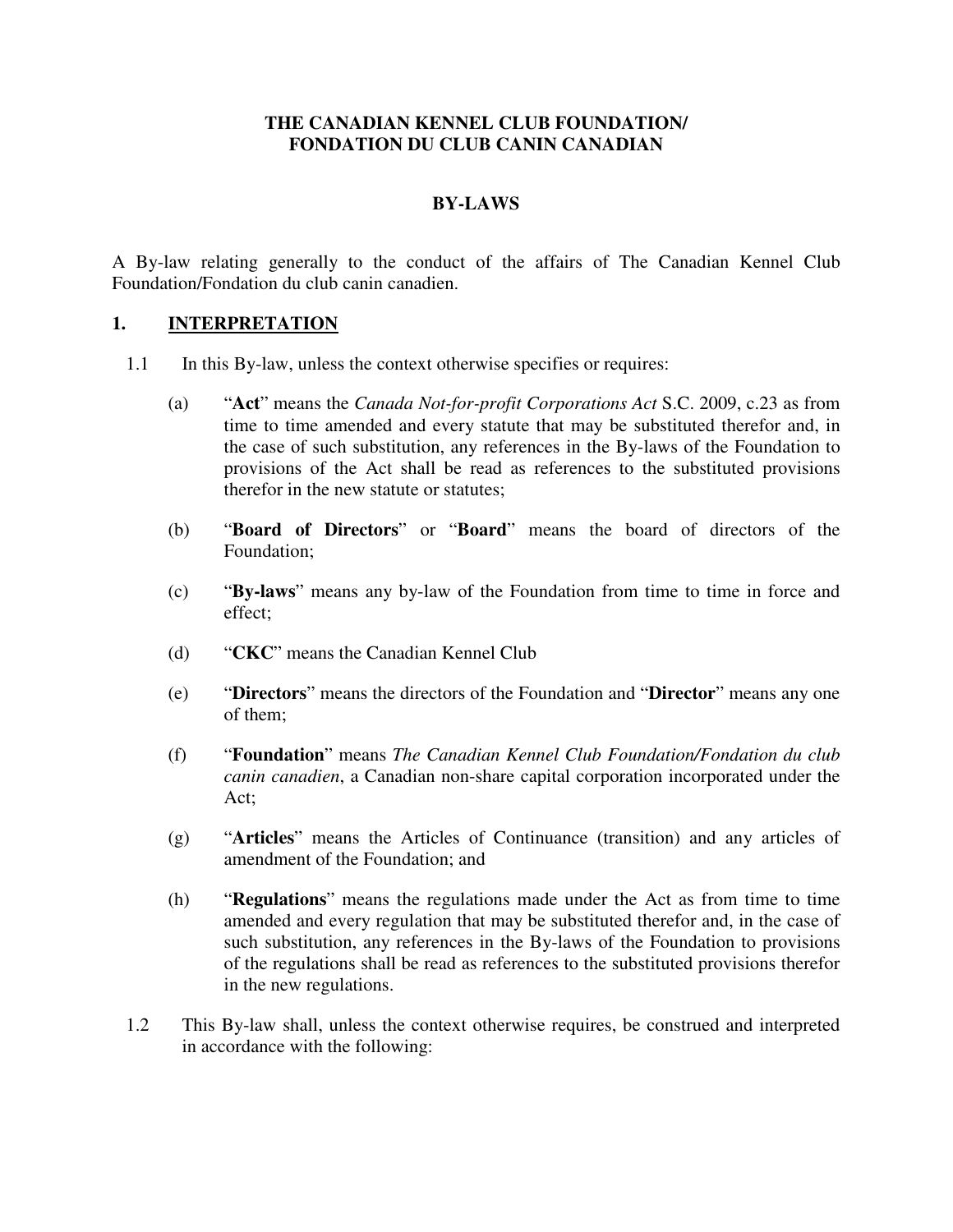- (a) all terms which are contained in the By-laws and which are defined in the Act or the Regulations shall have the meanings given to such terms in the Act or the Regulations;
- (b) words importing the singular number only shall include the plural and vice versa; and the word "**person**" shall include individuals, bodies corporate, corporations, companies, partnerships, syndicates, trusts and any number or aggregate of persons; and
- (c) the headings used in the By-laws are inserted for reference purposes only and are not to be considered or taken into account in construing the terms or provisions thereof or to be deemed in any way to clarify, modify or explain the effect of any such terms or provisions.

## **2. CORPORATE SEAL**

2.1 Until changed by the Board of Directors, the seal, an impression whereof is stamped in the margin hereof, shall be the seal of the Foundation.

## **3. HEAD OFFICE**

3.1 Until changed in accordance with the Act, the head office of the Foundation shall be in the City of Toronto, in the Province of Ontario and at such location therein as the Board of Directors may determine.

## **4. MEMBERSHIP**

- 4.1 The members of the Foundation shall be the Directors of the Foundation and the Directors of the CKC.
- 4.2 There shall be no membership fees or dues.
- 4.3 A member ceases to be a member of the Foundation when he or she ceases to meet the qualifications for membership set out in section 4.1 of this By-law.

# **5. BOARD OF DIRECTORS**

5.1 The property and affairs of the Foundation shall be managed by a board of directors consisting of a minimum of three (3) and a maximum of fifteen (15) directors and the precise number of directors shall comprise the fixed number of directors within such minimum and maximum limits as determined from time to time by ordinary resolution of the members or, if the ordinary resolution empowers the directors to determine the number, by resolution of the board, in accordance with the provisions of section 5.3 of this By-law.

Directors must be individuals, at least eighteen (18) years of age, with power under law to contract.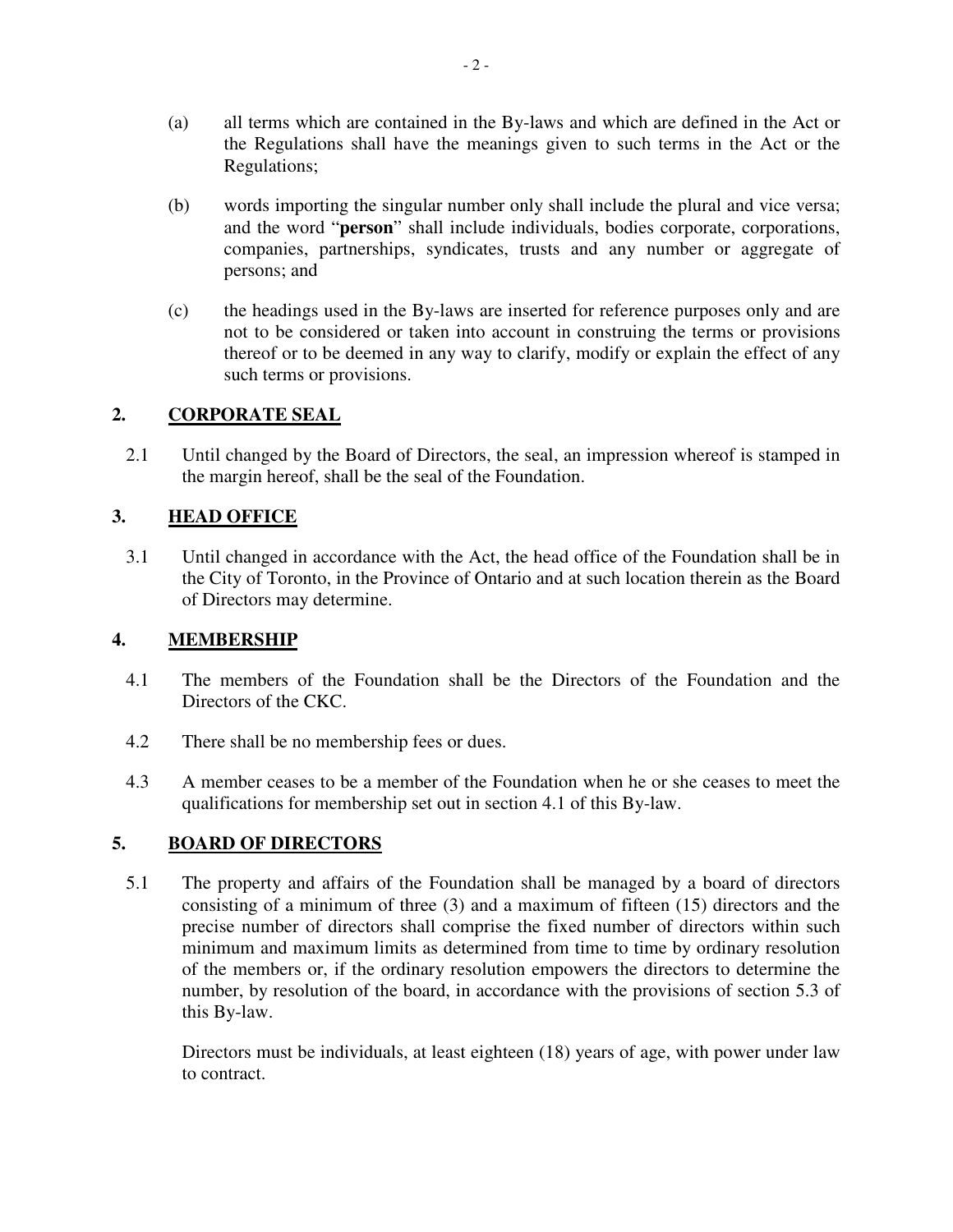- 5.2 The applicants for incorporation shall become the first Directors of the Foundation whose term of office on the Board of Directors shall continue until their successors are elected at the first meeting of members. The Directors then elected shall replace the provisional Directors named in the Articles.
- 5.3 At any time, the Canadian Kennel Club Foundation shall have as Directors three (3) members of the CKC board of directors. In addition, at any time the Canadian Kennel Club Foundation shall endeavor to have as Directors the following:
	- (a) three (3) voting members of the CKC none of whom shall be current members of the CKC board of directors; and
	- (b) three (3) persons from the community at large none of whom shall be current members of the CKC board of directors

The Canadian Kennel Club Foundation may also have additional Directors as elected in accordance with section 5.5.

5.4 At the annual meeting of members in 2013 the members shall elect as Directors of the Foundation three (3) members of the CKC board of directors, one (1) for a one (1) year term, one (1) for a two (2) year term and one (1) for a three (3) year term.

At the annual meeting of members in 2013 the members may also elect as Directors:

- (a) three (3) voting members of the CKC, none of whom shall be current members of the CKC board of directors, one  $(1)$  for a one  $(1)$  year term, one  $(1)$  for a two  $(2)$ year term and one (1) for a three (3) year term; and
- (b) three (3) persons from the community at large, none of whom shall be current members of the CKC board of directors, one (1) for a one (1) year term, one (1) for a two (2) year term and one (1) for a three (3) year term.
- 5.5 At each annual meeting of members thereafter, the members shall elect one (1) individual member of the CKC board of directors for a three (3) year term and may also elect two (2) additional individuals for a three (3) year term, such that the composition of the Board is maintained as specified in section 5.3.

In addition, at each such annual meeting, the members may elect additional Directors from the community at large to hold office until the next annual meeting of the members of the Foundation where, for each such Director added, the members shall elect another Director who is a voting member of the CKC who is not a current member of the CKC board of directors to hold office for the same term.

5.6 Directors shall serve as such without remuneration and no Director shall directly or indirectly receive any profit from his or her position as such; provided that a Director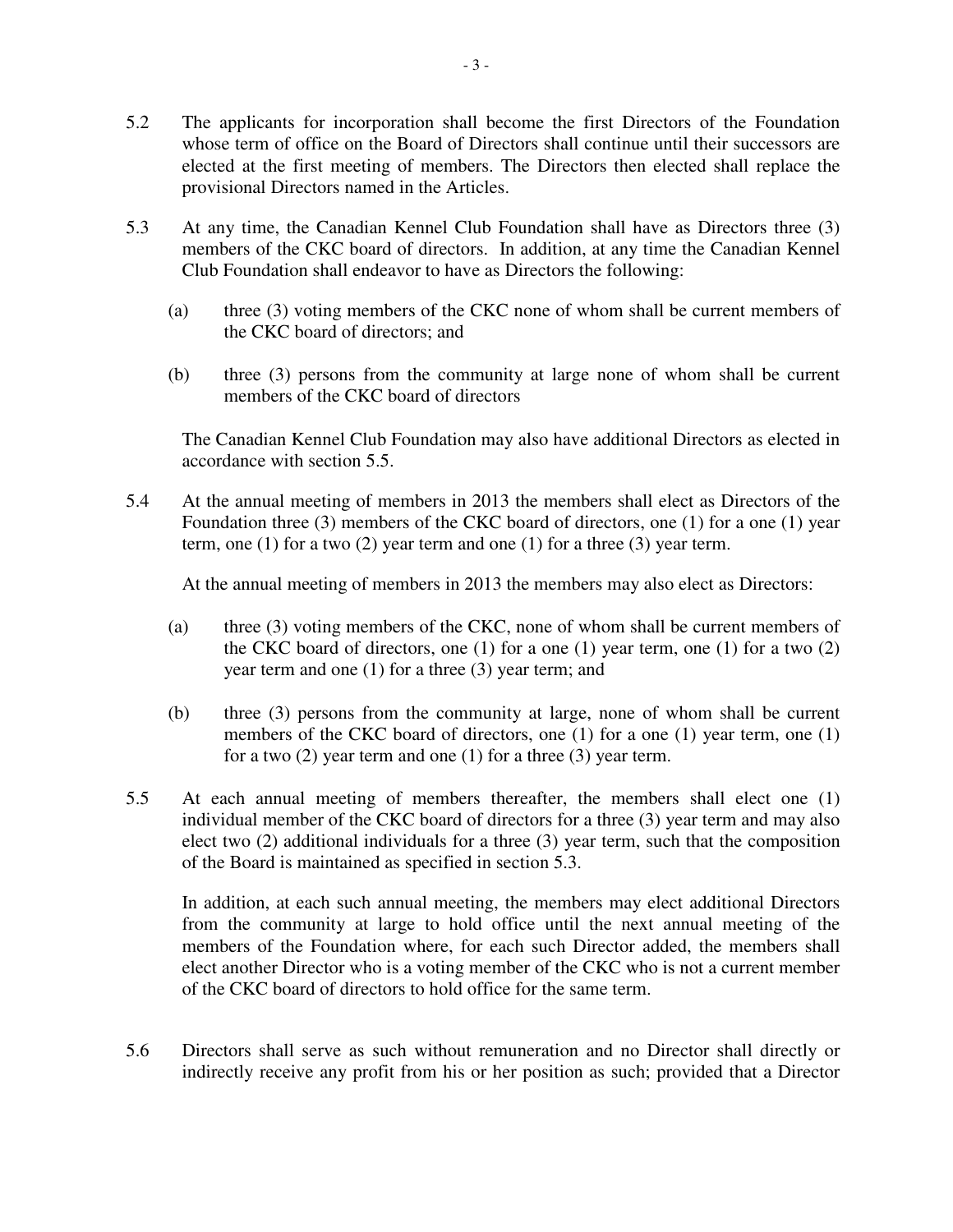may be reimbursed for reasonable expenses incurred by him or her in the performance of his or her duties.

- 5.7 A Director shall automatically cease to hold office:
	- (a) if a Director resigns his or her office by delivering a written resignation to the Executive Director of the Foundation which resignation shall be effective at the time it is received by the Executive Director or at the time specified in the notice, whichever is later;
	- (b) if he or she is found to be a mentally incompetent person or of unsound mind;
	- (c) if he or she becomes bankrupt or suspends payment of debts generally or compounds with creditors or makes an authorized assignment or is declared insolvent;
	- (d) if he or she is convicted of a criminal offence arising out of breach of trust, embezzlement, fraud or cruelty to animals;
	- (e) if he or she no longer meets the qualifications of a Director as set out in sections 5.1 and **Error! Reference source not found.** of this By-Law;
	- (f) with respect to Directors appointed or elected pursuant to subsection 5.3 of this By-law, if at a special meeting of members, a resolution is passed by at least twothirds (2/3) of the votes cast by the members at the special meeting removing the Director before the expiration of the Director's term of office; or
	- (g) on death.
- 5.8 If a vacancy occurs in the Board of Directors as a result of the removal of any Director by the members in accordance with subsection 5.7(f) above, it may be filled upon a vote of the majority of the members such that the composition of the Board is maintained as specified in section 5.3 and any Director elected to fill a removed Director's place shall hold office for the remainder of the removed Director's term. If a vacancy occurs for any reason other than removal by the members, the remaining Directors, if they constitute a quorum, may appoint an individual to complete the term of the vacating Director such that the composition of the Board is maintained as specified in section 5.3.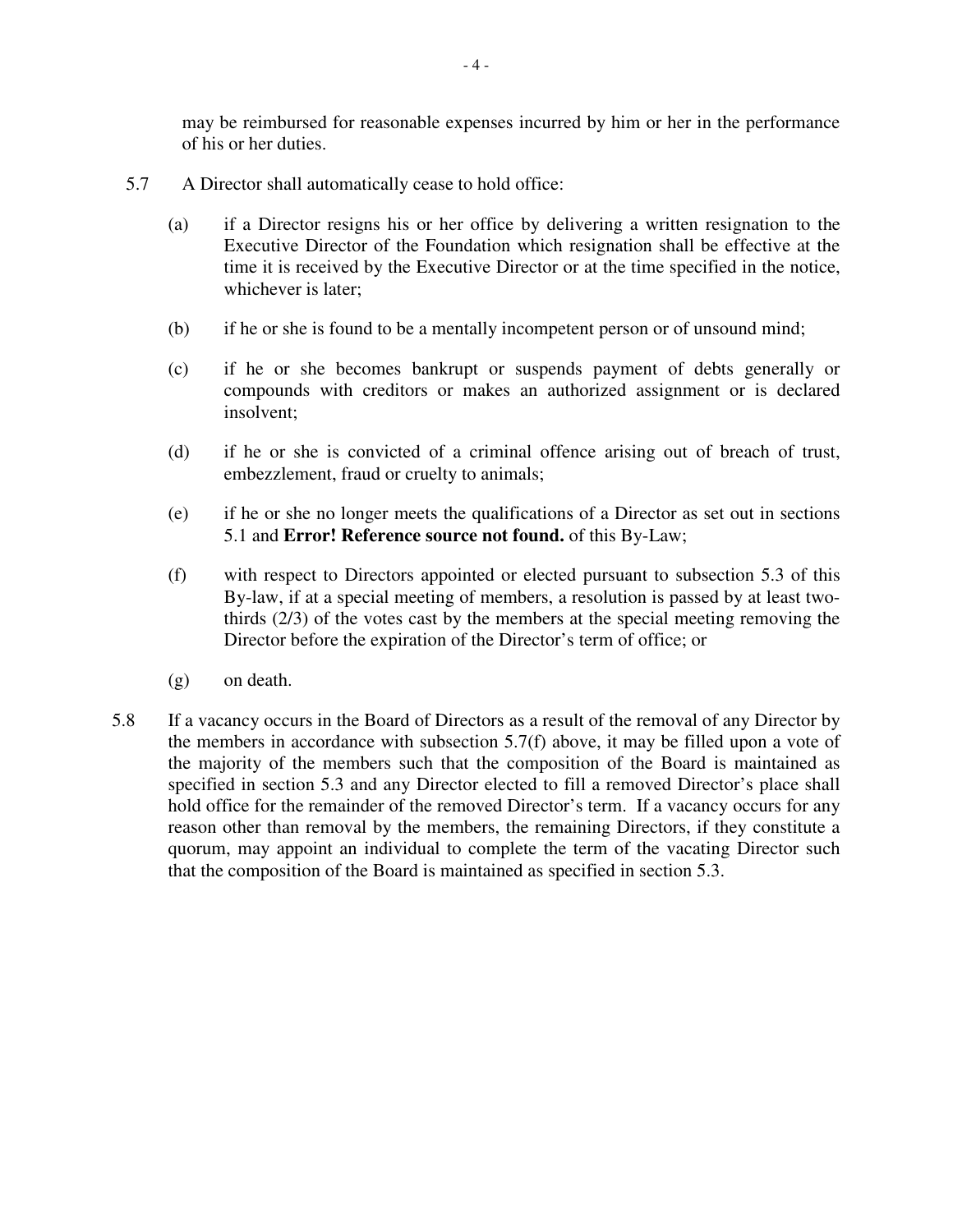#### **6. FOR THE PROTECTION OF DIRECTORS AND OFFICERS**

6.1 Except as otherwise provided in the Act, no Director or officer for the time being of the Foundation shall be liable for the acts, receipts, neglects or defaults of any other Director or officer or employee or for any loss, damage or expense happening to the Foundation through the insufficiency or deficiency of title to any property acquired by the Foundation or for or on behalf of the Foundation or for the insufficiency or deficiency of any security in or upon which any of the moneys of or belonging to the Foundation shall be placed out or invested or for any loss or damage arising from the bankruptcy, insolvency or tortuous act of any person including any person with whom or which any moneys, securities or effects shall be lodged or deposited or for any loss, conversion, misapplication or misappropriation of or any damage resulting from any dealings with any moneys, securities or other assets belonging to the Foundation or for any other loss, damage or misfortune whatever which may happen in the execution of the duties of the Director's or officer's respective office or trust or in relation thereto unless the same shall happen by or through the Director's or officer's own wilful neglect or default.

## **7. INDEMNITIES TO DIRECTORS AND OTHERS**

- 7.1 Every Director or officer of the Foundation or other person who has undertaken or is about to undertake any liability on behalf of the Foundation or any organization controlled by it and their heirs, executors and administrators, and estate and effects, respectively, shall from time to time and at all times, be indemnified and saved harmless out of the funds of the Foundation, from and against:
	- (a) all costs, charges and expenses whatsoever which such Director, officer or other person sustains or incurs in or about any action, suit or proceeding which is brought, commenced or prosecuted against him or her, or in respect of any act, deed, matter or thing whatsoever, made, done or permitted by him or her, in or about the execution of the duties of his or her office or in respect of any such liability; and
	- (b) all other costs, charges and expenses which he or she sustains or incurs in or about or in relation to the affairs thereof,

except such costs, charges or expenses as are occasioned by his or her own wilful neglect or default. The Foundation shall also indemnify any such person in such other circumstances as the Act or law permit or requires. Nothing in this By-law shall limit the right of any person entitled to indemnity to claim indemnity apart from the provisions of this By-law to the extent permitted by the Act or law.

## **8. CONFLICT OF INTEREST**

8.1 A Director who is in any way directly or indirectly interested in a contract or proposed contract with the Foundation shall make the disclosure required by the Act and except as provided by the Act, no such Director shall vote on any resolution to approve any such contract. In supplement of and not by way of limitation upon any rights conferred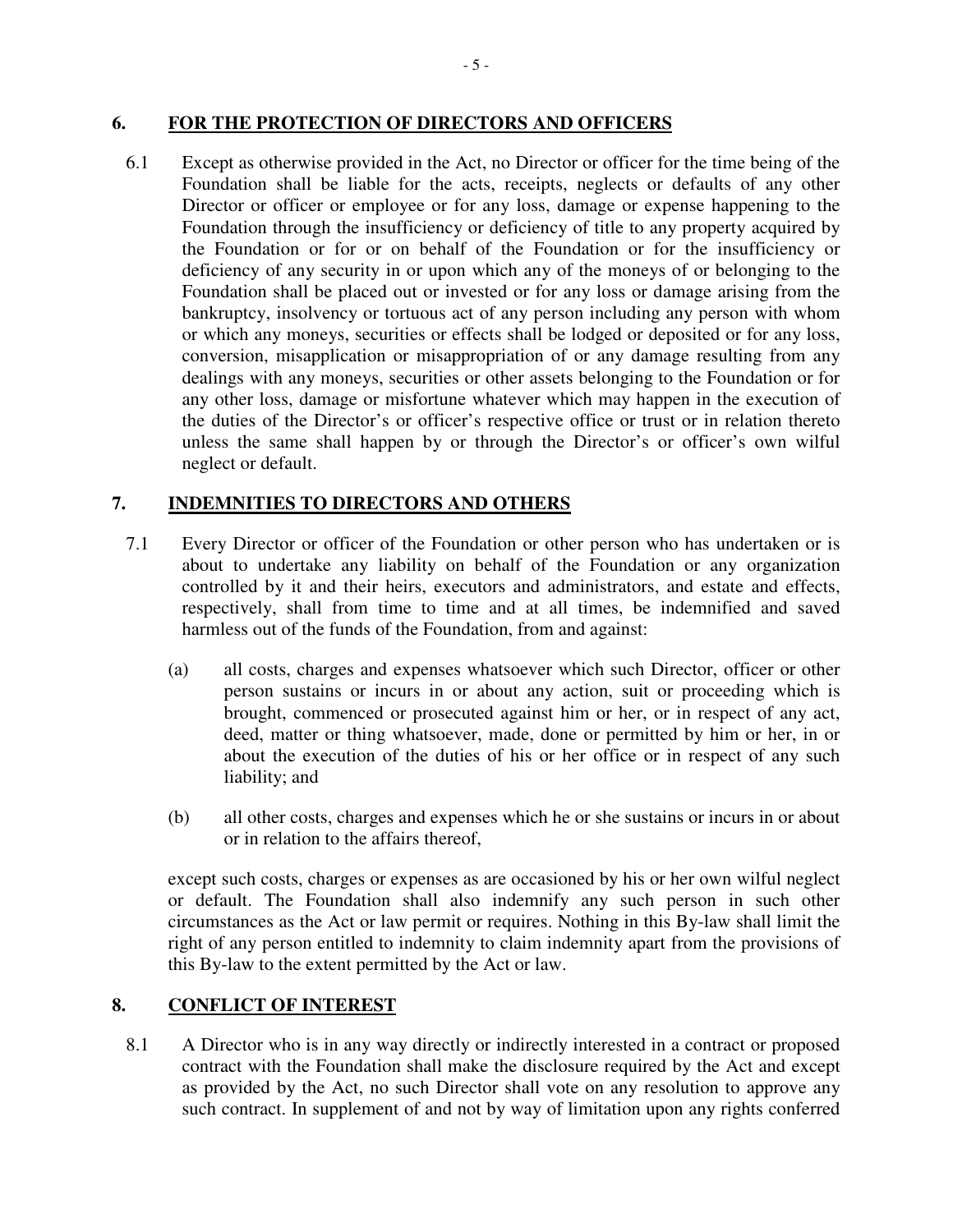upon Directors by section 141 of the Act and specifically subject to the provisions contained in that section, it is declared that no Director shall be disqualified by any such office from, or vacate any such office by reason of, holding any office or place of profit under the Foundation or under any corporation in which the Foundation shall be a shareholder or by reason of being otherwise in any way directly or indirectly interested or contracting with the Foundation as vendor, purchaser or otherwise or being concerned in any contract or arrangement made or proposed to be entered into with the Foundation in which the Director is in any way directly or indirectly interested as vendor, purchaser or otherwise. Subject to compliance with the Act, no contract or arrangement entered into by or on behalf of the Foundation in which any Director shall be in any way directly or indirectly interested shall be avoided or voidable and no Director shall be liable to account to the Foundation or any of its members or creditors for any profit realized by or from any such contract or arrangement by reason of any fiduciary relationship.

8.2 The Board of Directors in its discretion may submit any contract, act or transaction with the Foundation for approval or ratification at any annual meeting of the members or at any special meeting of the members called for the purpose of considering the same and, subject to the provisions of section 141 of the Act, any such contract, act or transaction that shall be approved or ratified or confirmed by a resolution passed by a majority of the votes cast at any such meeting (unless any different or additional requirement is imposed by the Act, the Articles or the By-laws) shall be as valid and as binding upon the Foundation and upon all the members as though it had been approved, ratified or confirmed by every member of the Foundation.

## **9. AUTHORITY OF DIRECTORS**

- 9.1 The Directors of the Foundation may administer the affairs of the Foundation in all things and make or cause to be made for the Foundation, in its name, any kind of contract which the Foundation may lawfully enter into and, save as hereinafter provided, generally, may exercise all such other powers and authority and do all such other acts and things as the Foundation is by its Articles or otherwise authorized to exercise and do.
- 9.2 The Directors shall have the authority to appoint and remove the Executive Director.
- 9.3 The Board of Directors shall have power to authorize expenditures on behalf of the Foundation from time to time and may delegate by resolution to an officer or officers of the Foundation the right to employ and pay salaries to employees. The Directors shall have the authority to enter into a trust arrangement with a trust company for the purpose of creating a trust fund in which the capital and interest may be made available for the benefit of promoting the interests of the Foundation in accordance with such terms as the Board of Directors may prescribe.
- 9.4 The Board of Directors shall take such steps as it may deem requisite to enable the Foundation to acquire, accept, solicit or receive legacies, gifts, grants, settlements,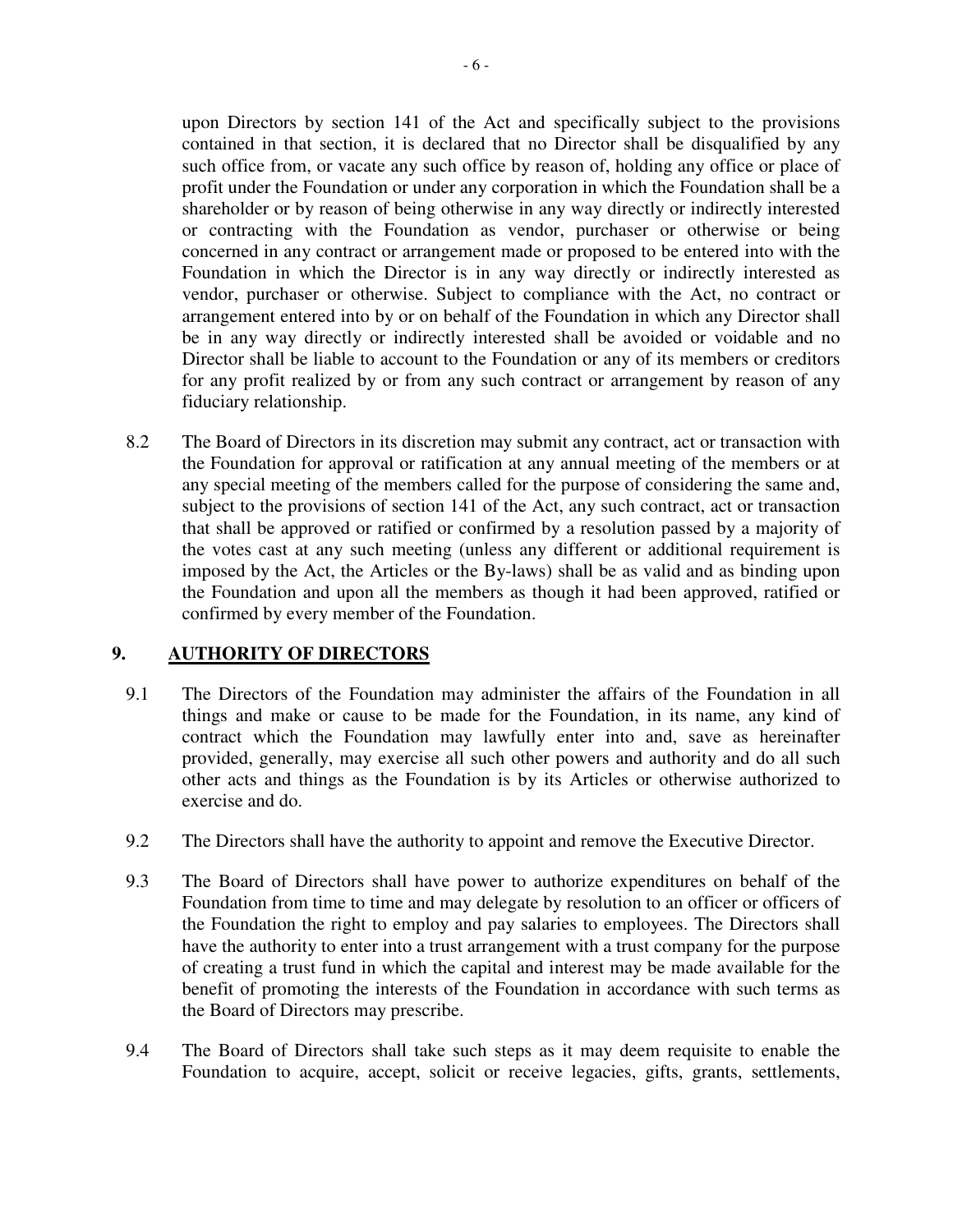bequests, endowments and donations of any kind whatsoever for the purpose of furthering the objects of the Foundation.

9.5 The Board of Directors may from time to time appoint any committee or committees as it deems necessary or appropriate for such purposes and with such powers as the Board shall see fit whose members will hold their offices at the will of the Board of Directors. Any such committee may formulate its own rules of procedure, subject to such regulations or directions as the Board may from time to time make. Any committee member may be removed by resolution of the Board of Directors. The Board of Directors may fix any remuneration for committee members who are not also Directors of the Foundation.

#### **10. OFFICERS**

- 10.1 The officers of the Foundation shall be a president (the "President"), a vice-president (the "Vice-President"), an Executive Director (the "Executive Director") and a treasurer (the "Treasurer") and any such other officers as the Board of Directors may by resolution determine (herein referred to, individually, as an "Officer" and, collectively, as the "Officers"). Any two or more offices may be held by the same person.
- 10.2 All Officers, excluding the Executive Director shall be appointed from among the Directors.
- 10.3 All Officers, excluding the Executive Director, shall hold office for a term of one (1) year from the date of appointment or until their successors are appointed. Any Officer may be removed by resolution of the Board of Directors at any time.

## **11. DUTIES OF OFFICERS**

- 11.1 The President shall, when present, preside at all meetings of the Members and the Board of Directors. The President shall sign all by-laws and such documents or instruments in writing as required. The President shall also have such powers and duties as may from time to time be assigned by the Board of Directors.
- 11.2 The Vice-President shall, in the absence or disability of the President, perform the duties and exercise the powers of the President and shall perform such other duties as may be determined by the Board of Directors from time to time.
- 11.3 The Treasurer shall cause to be kept full and accurate accounts of all assets, liabilities, receipts and disbursements of the Foundation in the books belonging to the Foundation and shall render to the President and Board of Directors at regular meetings of the Board of Directors, or whenever they may require it, an accounting of all the transactions and a statement of the financial position of the Foundation.
- 11.4 The duties of all other Officers shall be such as the terms of their appointment require, or as may be determined by the Board of Directors from time to time.

## **12. EXECUTIVE DIRECTOR**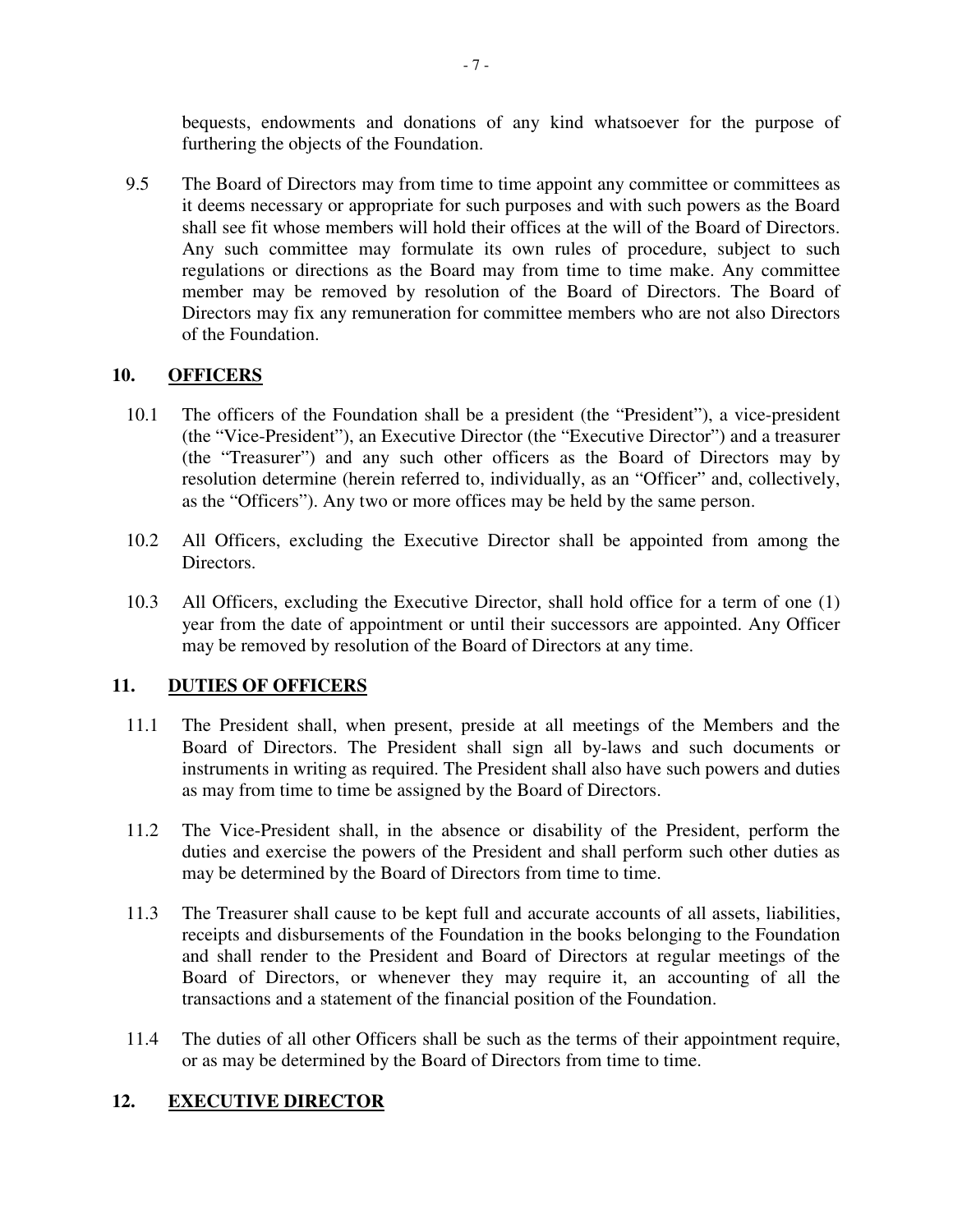- 12.1 The Board of Directors shall engage an Executive Director who shall be the chief administrative, operating and financial officer of the Foundation and in such capacity shall have overall responsibility and authority for the day-to-day operations of the Foundation. Such authority and responsibility shall, *inter alia*, include the following:
	- (a) implementation of all orders and resolutions of the Board of Directors;
	- (b) administration of all matters relating to the Foundation's finances, including all matters relating to budget preparation and administration, ensuring the Foundation's investment portfolio is properly administered, that monies are appropriately deposited in the bank account of record, ensuring that the accounts of the Foundation are reviewed and paid within the prescribed time limit and ensuring that all financial records are maintained in accordance with generally accepted accounting principles;
	- (c) signing authority with respect to all legal and financial matters relating to the Foundation, subject at all times to the overall limitations of the approved budget and the general discretion of the Board of Directors;
	- (d) administration of all matters relating to staffing, including the hiring and termination of staff, reviewing the performance of staff, setting of salary levels, designation of titles and the assignment of duties;
	- (e) acting as the official Board Secretary and, as such, shall be responsible for the preparation, assembly and distribution of agenda material, ensuring that the minutes of Board meetings are recorded and distributed, have custody of the corporate seal of the Foundation and generally ensuring that the Board is kept informed of matters requiring its attention;
	- (f) providing advice and guidance to Directors on matters which may affect the operations of the Foundation and to recommend to the Board any course of action which, in the opinion of the Executive Director, requires a decision from the Board as required by statute or these By-Laws; and
	- (g) reporting to the Board as a whole and, at regular meetings of the Board, providing Directors with a report on the general operations of the Foundation including a record of the revenues and expenditures of the Foundation in the form of a budget analysis.
- 12.2 The remuneration of the Executive Director shall be fixed by the Board of Directors by resolution.
- 12.3 The Executive Director shall hold office for a term to be determined by the Board of Directors which term shall commence from the date of appointment.

## **13. EXECUTION OF DOCUMENTS**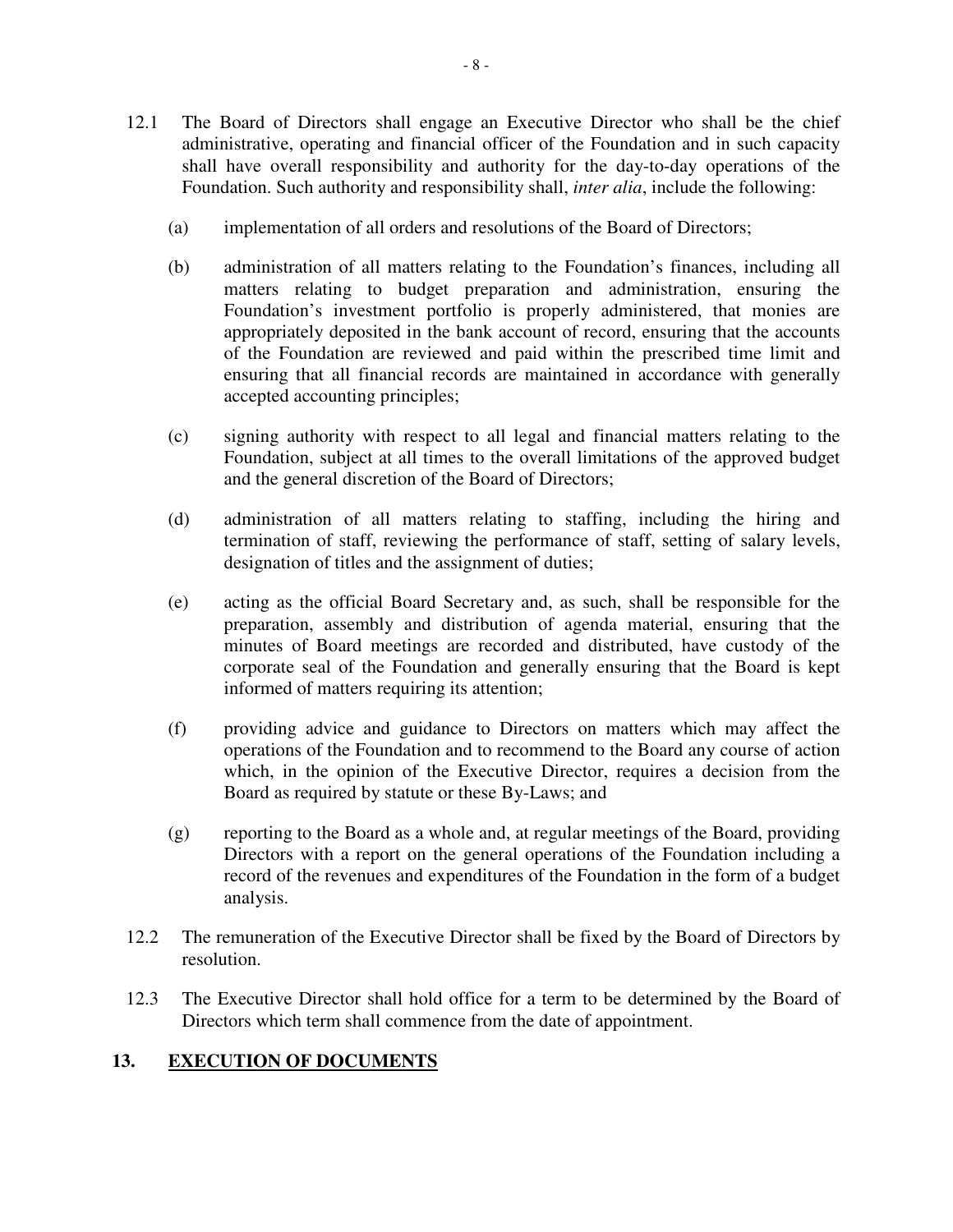13.1 Contracts, documents or any instruments in writing requiring the signature of the Foundation shall be signed by the Executive Director and all contracts, documents and instruments in writing so signed shall be binding upon the Foundation without any further authorization or formality. The Directors shall have the authority from time to time by resolution to appoint a Director or officer on behalf of the Foundation either to sign specific contracts, documents and instruments in writing or to sign contracts, documents and instruments in writing generally. The Directors may give the Foundation's power of attorney to any registered dealer in securities for the purpose of the transferring of and dealing with any stocks, bonds and other securities of the Foundation. The seal of the Foundation when required may be affixed to contracts, documents and instruments in writing signed as aforesaid or by any person appointed by resolution of the Board of Directors.

#### **14. MEETINGS OF MEMBERS**

- 14.1 The annual general meeting of the members shall be held in conjunction with a meeting of the CKC Board of Directors. Any other special meeting of members shall be held at the head office of the Foundation or at any place in Canada as the Board of Directors may determine and on such day as the Directors shall appoint.
- 14.2 At every annual general meeting, in addition to any other business that may be transacted, the reports of the Chair of the Board and the Executive Director, the financial statements and the report of the public accountant shall be presented and public accountant shall be appointed for the ensuing year.
- 14.3 The Board of Directors shall have the authority to call, at any time, a special meeting of the members of the Foundation. The Board of Directors shall call a special meeting of the members of the Foundation on written requisition of members carrying not less than a majority of the voting rights.
- 14.4 Notice of the time and place of each meeting of members shall be given in writing to each member entitled to vote at the meeting by the following means:
	- (a) by mail, courier or personal delivery during a period of 21 to 60 days before the day on which the meeting is to be held; or
	- (b) pursuant to subsection 162(1) of the Act, by telephonic, electronic or other communication facility during a period of 21 to 35 days before the day on which the meeting is to be held.

In accordance with subsection  $162(10)$  of the Act, notice of a special meeting of members shall state the general nature of the matters to be considered at such meeting in such a manner as to enable the recipients thereof to form a reasoned judgment concerning the matters to be considered at such meeting and state the text of any special resolution to be submitted to the meeting. Notice of each meeting of members must remind the member that such member has the right to vote by proxy. Pursuant to subsection 162(3) of the Act, the public accountants and directors of the Foundation are entitled to receive all notices and other communications relating to any meeting of members that any member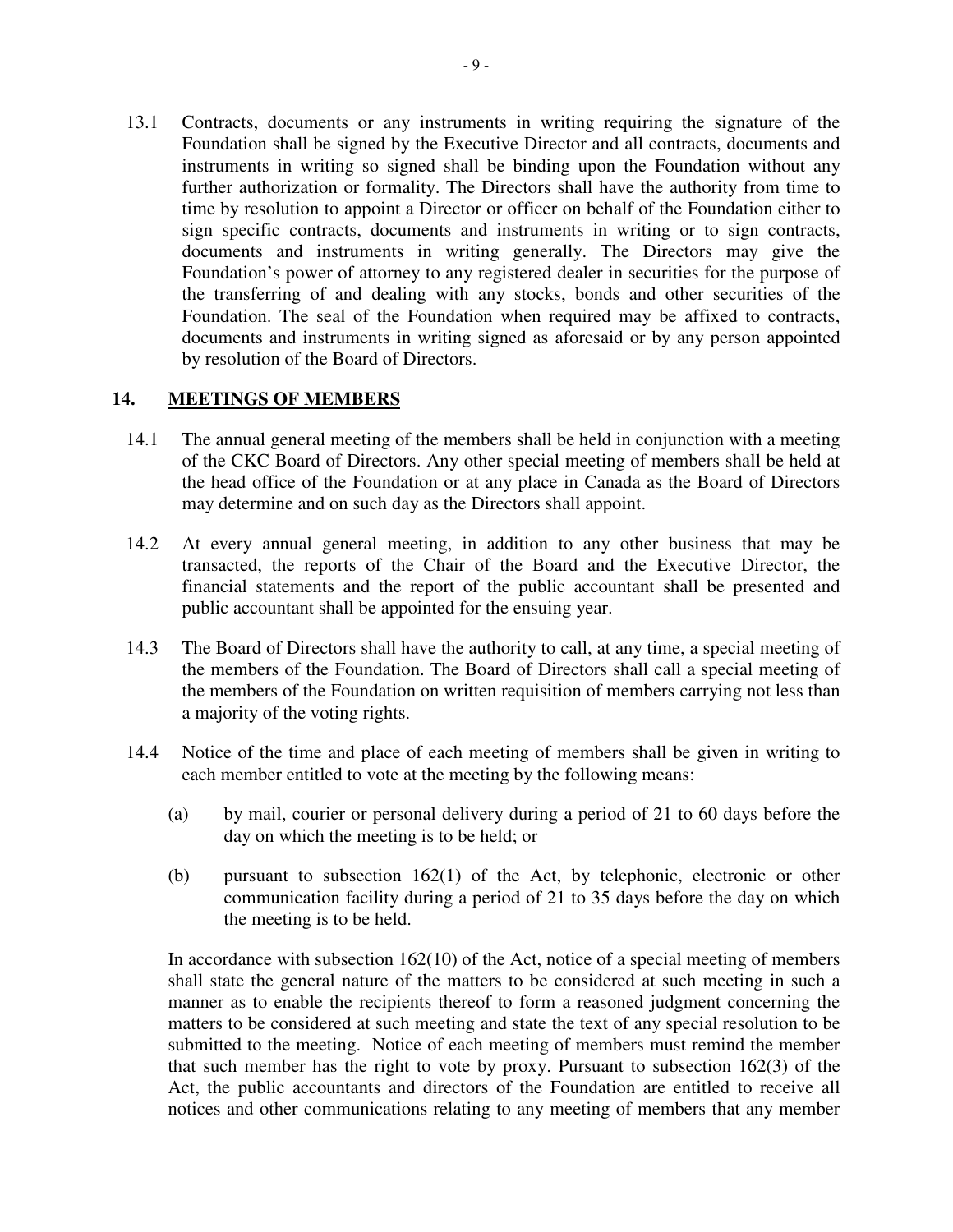is entitled to receive by mail, courier or personal delivery during a period of 21 to 60 days before the day on which the meeting is to be held. No public notice nor advertisement of members' meetings, whether annual, general, or special, shall be required.

Pursuant to subsection 197(1) of the Act, a special resolution of the members is required to make any amendment to the by-laws of the Foundation to change the manner of giving notice to members entitled to vote at a meeting of members.

- 14.5 No error or omission in giving notice of any annual or special meeting or any adjourned meeting, whether annual or special, of the members of the Foundation shall invalidate such meeting or make void any resolution passed or proceedings taken thereat. Any member may at any time waive notice of any such meeting and may ratify, approve and confirm any or all resolutions passed or proceedings taken or had thereat. Attendance of a member at a meeting of members shall constitute a waiver of notice of the meeting except where such person attends a meeting for the express purpose of objecting to the transaction of any business on the grounds that the meeting is not lawfully called.
- 14.6 A majority of the members of the Foundation present in person at a meeting shall constitute a quorum.
- 14.7 Each member present at a meeting shall have the right to exercise one (1) vote. At all meetings of members of the Foundation, every question shall be determined by a majority of votes unless otherwise specifically provided by the Act or by the By-Laws. In the case of an equality of votes, the chairperson of the meeting shall have a second or casting vote.
- 14.8 In accordance with subsection 159(4) of the Act, if the Foundation chooses to make available a telephonic, electronic or other communication facility that permits all participants to communicate adequately with each other during a meeting of members, any person entitled to attend such meeting may participate in the meeting by means of such telephonic, electronic or other communication facility in the manner provided by the Act. A person participating in a meeting pursuant to this paragraph shall be deemed to be present in person at that meeting.

In accordance with subsections 165(3) and 165(4) of the Act and Regulations under the Act, when a vote is to be taken at a meeting of members, voting may be carried out by means of a telephonic, electronic or other communication facility and any person participating in a meeting of members who is entitled to vote at that meeting, may vote in accordance with the Act and Regulations by means of a telephonic, electronic or other communication facility, if the Foundation chooses to make available a telephonic, electronic or other communication facility which enables the votes to be gathered in a manner that permits their subsequent verification and permits the tallied votes to be presented to the Foundation without it being possible for the Foundation to identify how each member or group of members voted.

The Executive Director of the Foundation shall ensure each particular meeting is handled in a secure fashion. Quorum shall be established by a verbal roll call conducted by the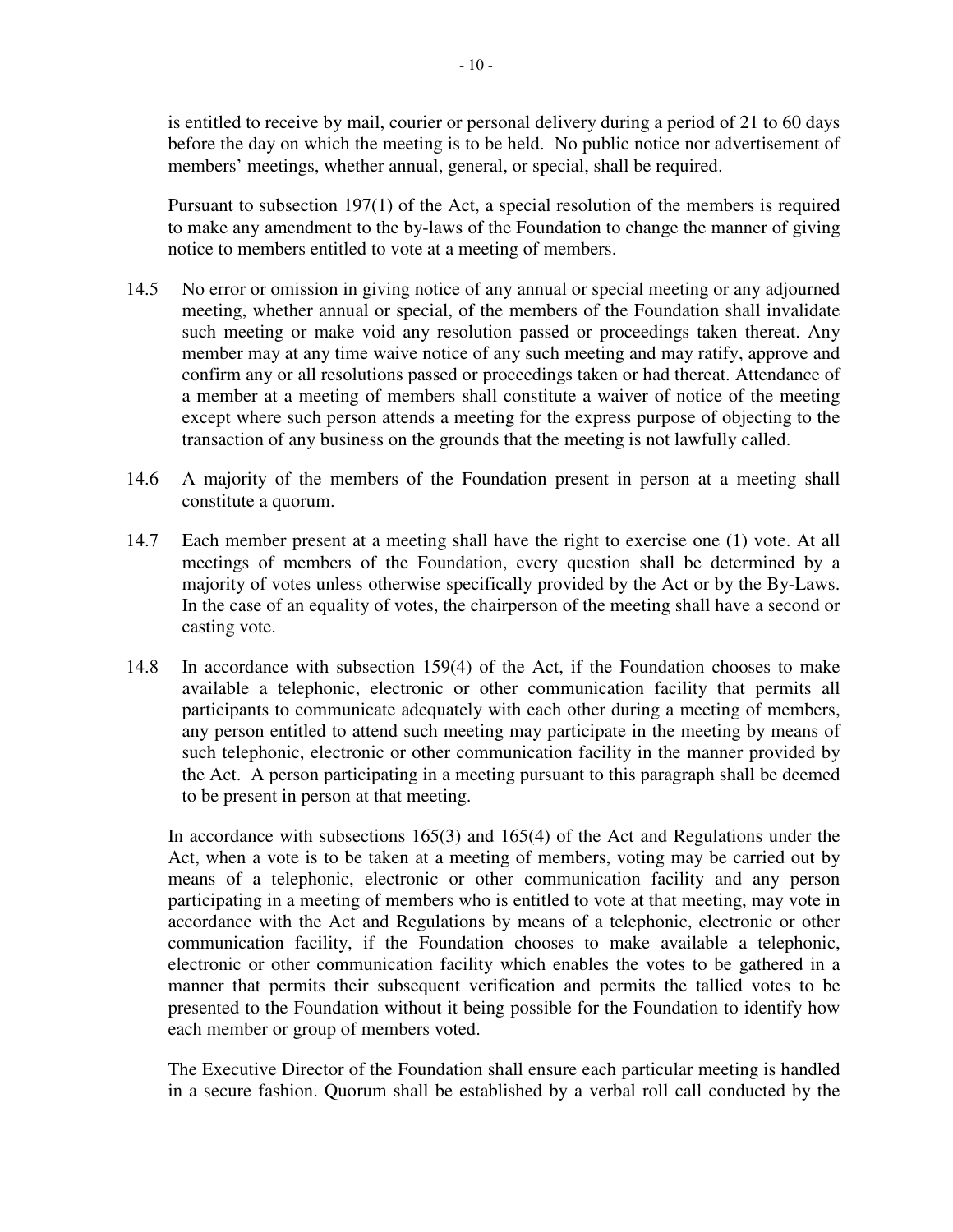Executive Director of the Foundation at the beginning of each particular meeting. Each vote cast by a member participating by telephonic, electronic or other communication facility shall be recorded in the minutes by the Executive Director of the Foundation.

## **15. MEETINGS OF DIRECTORS**

- 15.1 Meetings of the Board of Directors may be held at any time and place in or outside Canada as may be determined by the Directors. There shall be at least two (2) meetings per year of the Board of Directors. Written notice shall be sent to each Director at least fourteen (14) days' prior to the meeting. No error or accidental omission in giving notice of any meeting of the Board of Directors or any adjourned meeting of the Board of Directors shall invalidate such meeting or make void any resolutions passed or proceedings taken thereat. Any Director may in any manner and at any time waive notice of a meeting of the Directors and may ratify, approve and confirm any or all resolutions passed or proceedings taken or had thereat. Attendance of a Director at a meeting of Directors shall constitute a waiver of notice of the meeting except where a Director attends a meeting for the express purpose of objecting to the transaction of any business on the grounds that the meeting is not lawfully called; provided further that meetings of Directors may be held at any time without notice if all the Directors are present (except where a Director attends a meeting for the express purpose of objecting to the transaction of any business on the grounds that the meeting is not lawfully called) or if all of the absent Directors waive notice before or after the date of such meeting.
- 15.2 A majority of the Directors shall form a quorum for the transaction of business. Notwithstanding any vacancy among the Directors, a quorum of Directors may exercise all the powers of Directors.
- 15.3 Each Director present at a meeting is authorized to exercise one (1) vote. Questions arising at any meeting of Directors shall be decided by a majority of votes. In case of an equality of votes, the chairperson of the meeting shall have a second or casting vote.
- 15.4 If all the Directors of the Foundation consent thereto in advance, generally or in respect of a particular meeting, and all Directors have equal access, a Director may participate in a meeting of the Board or of a committee of the Board by means of such conference telephone or other communications facilities as permit all persons participating in the meeting to communicate with each other, and a Director participating in such a meeting by such means is deemed to be present at the meeting. The Executive Director of the Foundation shall ensure each particular meeting is handled in a secure fashion. Quorum shall be established by a verbal roll call conducted by the Executive Director of the Foundation at the beginning of each particular meeting. Each vote cast by a Director participating by teleconference call shall be recorded in the minutes by the Executive Director of the Foundation.

## **16. NOTICES**

16.1 Any notice or other document required by the Act, the Regulations, the Articles, or the By-laws to be sent to any member or Director or to the public accountant of the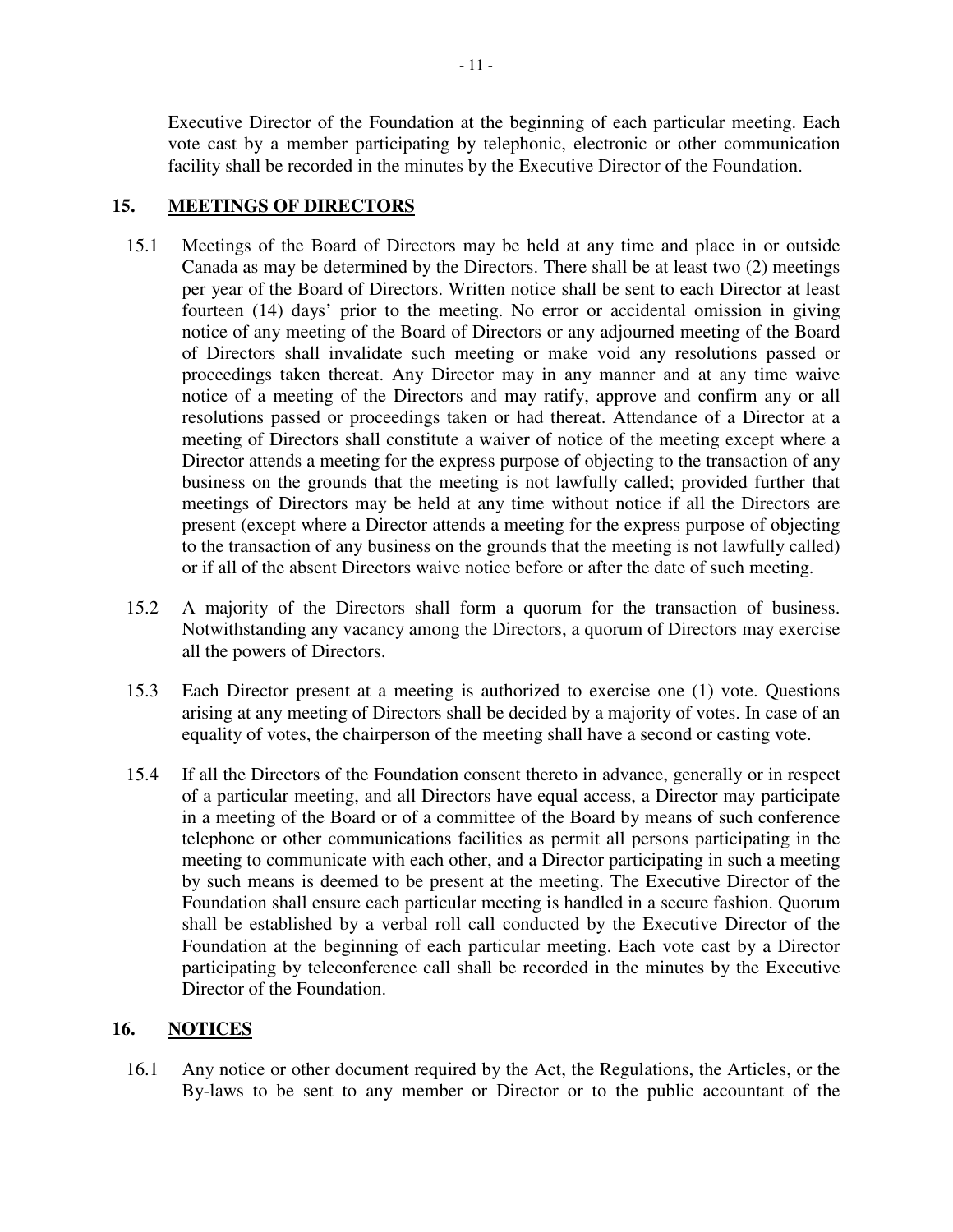Foundation and to the public accountant at its business address, or if no address be given therein then to the last address of such member or Director known to the Executive Director of the Foundation; provided always that notice may be waived or the time for the notice may be waived or abridged at any time with the consent in writing of the person entitled thereto.

- 16.2 The signature of any Director or officer of the Foundation to any notice or document to be given by the Foundation may be written, stamped, typewritten or printed or partly written, stamped, typewritten or printed.
- 16.3 Where a given number of days' notice or notice extending over a period is required to be given under the By-laws or Articles, the day of service or posting of the notice shall not, unless it is otherwise provided, be counted in such number of days or other period.
- 16.4 With respect to every notice or other document sent by post it shall be sufficient to prove that the envelope or wrapper containing the notice or other document was properly addressed as provided in section 14.1 of this By-law and put into a Post Office or into a letter box. A certificate of an officer of the Foundation in office at the time of the making of the certificate as to facts in relation to the sending or delivery of any notice or other document to any member, Director, officer or public accountant of the Foundation or publication of any notice or other document shall be conclusive evidence thereof and shall be binding on every member, Director, officer or public accountant of the Foundation, as the case may be.

## **17. FINANCIAL YEAR**

17.1 Unless otherwise determined by the Board of Directors, the financial year of the Foundation shall terminate on the  $31<sup>st</sup>$  day of December in each year.

# **18. BY-LAWS**

18.1 In accordance with section 152 of the Act and subject to section 197 of the Act, by-laws of the Foundation may be enacted, repealed or amended by by-law enacted by a majority of the directors at a meeting of the board. Any such by-law, amendment or repeal shall be effective from the date of the resolution of directors until the next meeting of members where it may be confirmed, rejected or amended by the members by ordinary resolution. If the by-law, amendment or repeal is confirmed or confirmed as amended by the members it remains effective in the form in which it was confirmed. The by-law, amendment or repeal ceases to have effect if it is not submitted to the members at the next meeting of members or if it is rejected by the members at the meeting.

Pursuant to subsection 152(6) of the Act, any member entitled to vote at an annual meeting of members may make a proposal to make, amend or repeal a by-law.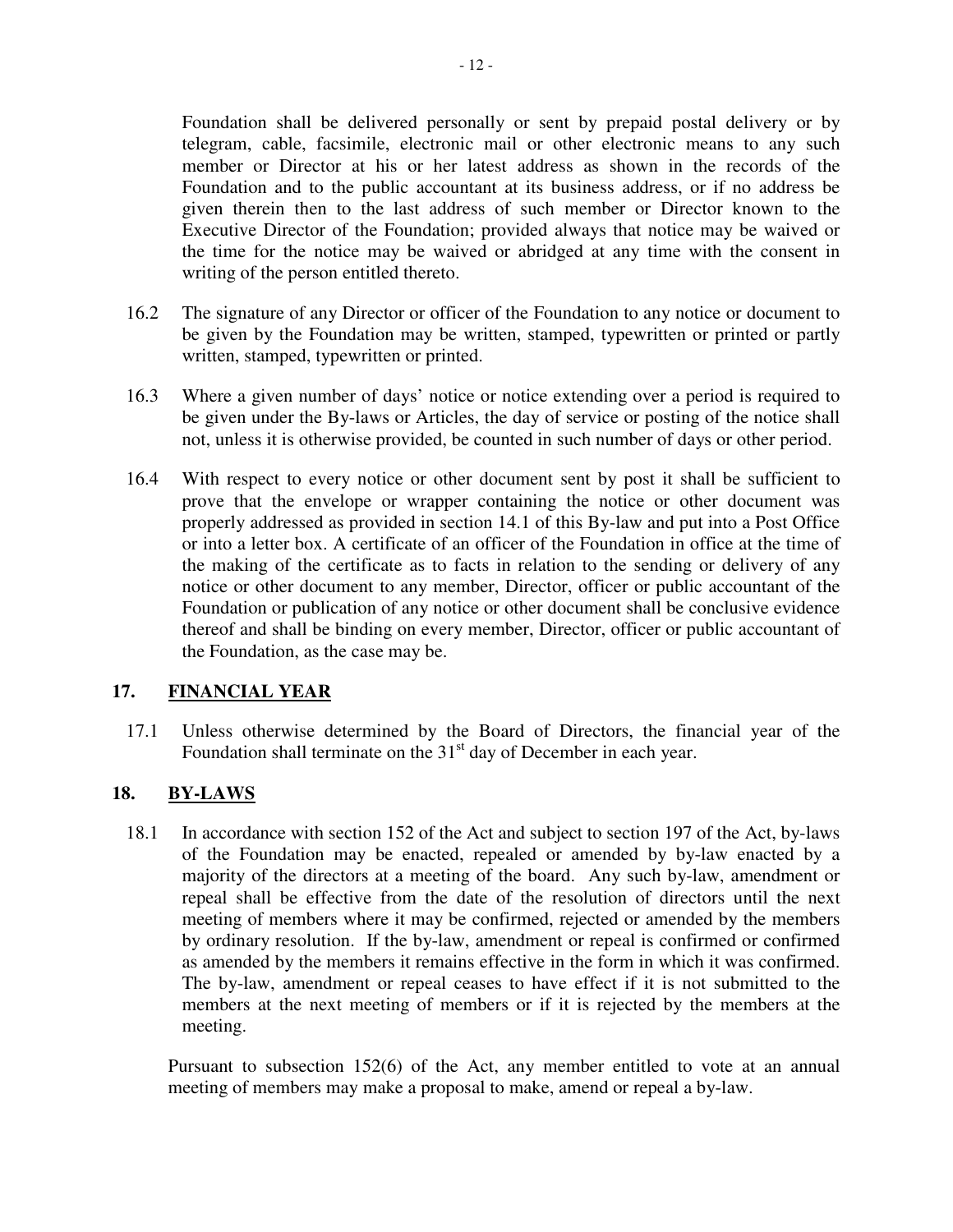In accordance with section 153 of the Act, a copy of any by-law that is enacted, amended or repealed in accordance with this paragraph, where such amendment to the by-laws has not been rejected by the members, shall be sent to the Director appointed under section 281 of the Act within twelve months of the day on which such amendment received member confirmation.

This paragraph does not apply to a by-law that requires a special resolution of the members according to subsection 197(1) of the Act which by-law amendments or repeals are only effective when confirmed by members.

#### **19. PUBLIC ACCOUNTANTS**

- 19.1 Unless the Foundation meets the requirements of subsection 182(1) of the Act for a given year and a resolution has been passed by all the members entitled to vote at an annual meeting not to appoint a public accountant, pursuant to subsection 181(1) of the Act, the members shall at each annual meeting appoint a public accountant to prepare the financial documents and reports required by the Act and to hold office until the next annual meeting, provided that the directors may fill any casual vacancy in the office of the public accountant. The public accountant shall present a report to the members concerning the accounts of the Foundation at the following annual meeting. The remuneration of the public accountant shall be fixed by the board.
- 19.2 Pursuant to subsection 180(1) of the Act, any person appointed as the public accountant must meet the following requirements:
	- (a) be a member in good standing of an institute or association of accountants incorporated by or under an act of the legislature of a province;
	- (b) meet any qualifications under an enactment of a province for performing any duty that the person is required to perform under sections 188 to 191 of the Act; and
	- (c) subject to subsection 180(6) of the Act, be independent of the Foundation, its affiliates, or the directors or officers of the Foundation or its affiliates as that term is understood for the purpose of subsection 180(2) of the Act; in particular, neither the public accountant nor a business partner of the public accountant may:
		- (i) be a business partner, director, officer or employee of the Foundation or any of its affiliates or a business partner of any director, officer or employee of the Foundation or any of its affiliates;
		- (ii) beneficially own or control, directly or indirectly, a material interest in the debt obligations of the corporation or any of its affiliates; or
		- (iii) have been a receiver, receiver-manager, sequestrator, liquidator or trustee in bankruptcy of the corporation or any of its affiliates within two years before such person's proposed appointment as public accountant of the Foundation.